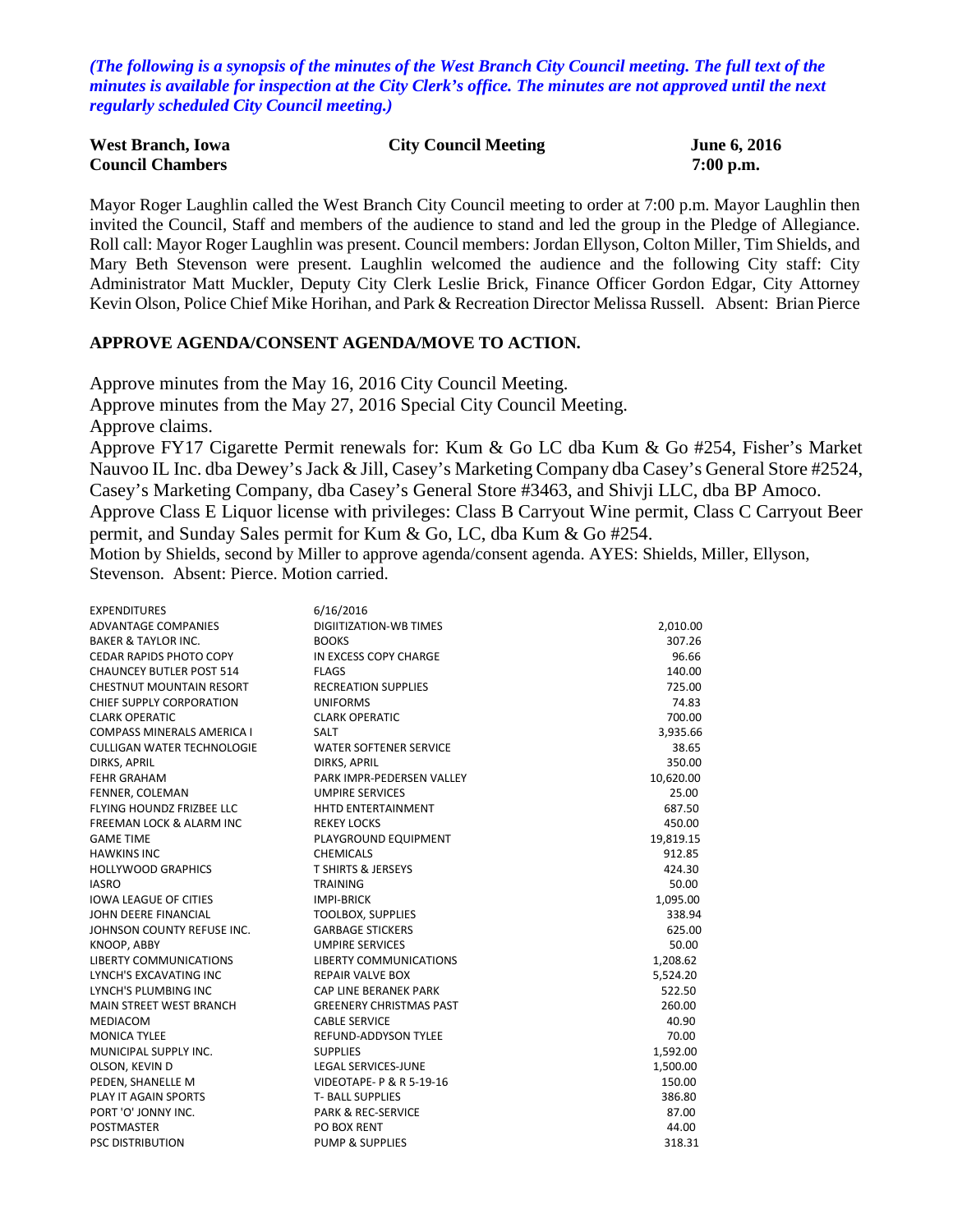| PYRAMID SERVICES INC.           | <b>EQUIPMENT</b>               | 62.65                 |
|---------------------------------|--------------------------------|-----------------------|
| <b>QUILL CORP</b>               | OFFICE SUPPLIES                | 160.53                |
| S & S FLATWORK LLC              | SIDEWALK REPAIR                | 4,600.00              |
| <b>STATE HYGIENIC LAB</b>       | <b>WATER - TESTING</b>         | 164.50                |
| <b>SUPPLYWORKS</b>              | LIGHT BULBS                    | 75.12                 |
| THE NORTHWAY CORPORATION        | SERVICE CALL                   | 125.00                |
| <b>VEENSTRA &amp; KIMM INC.</b> | LYNCH PRELIM PLAT-OHRT ST      | 9,843.26              |
| <b>VERIZON WIRELESS</b>         | V WIRELESS 5-14 TO 6-13        | 983.24                |
| <b>VOGEL TRAFFIC SERVICES</b>   | PAVEMENT MARKING               | 2,065.00              |
| <b>WEST BRANCH REPAIRS</b>      | <b>VEHICLE REPAIR</b>          | 114.21                |
| <b>WEST BRANCH TIMES</b>        | LEGAL PUBLICATIONS/ADVERTISING | 1,072.23              |
| <b>TOTAL</b>                    |                                | 74,445.87             |
| PAYROLL                         | $5 - 20 - 16$                  | 47,208.60             |
| PAYROLL                         | $6 - 03 - 16$                  | 36,844.08             |
| PAID BETWEEN MEETINGS           |                                |                       |
| FENNER, COLEMAN                 | <b>UMPIRE SERVICES</b>         | 175.00                |
| <b>GLOBAL SOFTWARE</b>          | SOFTWARE MAINTENANCE           | 1,155.00              |
| HAWKEYE LAND COMPANY            | LAND                           | 22,000.00             |
| HD CLINE                        | <b>REPAIR PARTS</b>            | 23.48                 |
| IOWA MUNICIPAL FINANCE OFFI     | MEMBERSHIP UPGRADE             | 60.00                 |
| KNOOP, ABBY                     | <b>UMPIRE SERVICES</b>         | 50.00                 |
| LEPIC KROEGER TRUST             | <b>LAND PURCHASE</b>           | 224,000.00            |
| PHYLLIS SONDERGARD              | REPLACE FLOWERS                | 142.00                |
| <b>PARKSIDE SERVICE</b>         | <b>NEW TIRES</b>               | 4,954.90              |
| PITNEY BOWES                    | POSTAGE                        | 500.00                |
| <b>UPS</b>                      | <b>SHIPPING</b>                | 54.79                 |
| YATES, JAMES THOMAS             | <b>CONCERT</b>                 | 100.00                |
| <b>TOTAL</b>                    |                                | 253,215.17            |
| <b>GRAND TOTAL EXPENDITURES</b> |                                | 411,713.72            |
| <b>FUND TOTALS</b>              |                                |                       |
| 001 GENERAL FUND                |                                | 14,972.70             |
| 022 CIVIC CENTER                |                                | 323.18                |
| 031 LIBRARY<br>110 ROAD USE TAX |                                | 12,108.75             |
| 112 TRUST AND AGENCY            |                                | 6,211.89<br>14,463.32 |
| 305 MAIN ST CROSSINGS PROJ      |                                |                       |
| 306 4TH ST IMPROVEMENTS PROJ    |                                | 6,993.70<br>1,446.66  |
| 312 DOWNTOWN EAST REDEVELOPMENT |                                | 224,000.00            |
| 600 WATER FUND                  |                                | 20,058.78             |
| 610 SEWER FUND                  |                                | 11,134.74             |
|                                 |                                |                       |
| <b>GRAND TOTAL</b>              |                                | 411,713.72            |

#### **COMMUNICATIONS/OPEN FORUM**

Tami Urmie, co-owner of Cotton Creek Mill gave the council an update on the construction phase of the businesses new location on Main Street. Updates to the building include structural components and a new façade. Urmie is hopeful for an October 2016 completion date.

Brian Boelk, HBK Engineering provided an update to the council on the Lions Creek restoration project. Boelk said letters were being mailed to residents on Scott Drive whose properties would be affected. The letter invites them to a neighborhood meeting scheduled for June 13, 2016 from 6:00 to 7:00 p.m. The meeting will be held at the park shelter on Pedersen Street. The purpose of the meeting is to gather ideas and educate the residents on the restoration project.

### **PUBLIC HEARING/NON-CONSENT AGENDA**

Mayor Roger Laughlin - Appointments/Reappointments/Move to action.

Jan Cretin – Library Board of Trustees, June 30, 2017

Motion by Stevenson, second by Ellyson to approve Appointments/Reappointments. AYES: Stevenson, Ellyson, Miller, Shields. Absent: Pierce. Motion carried.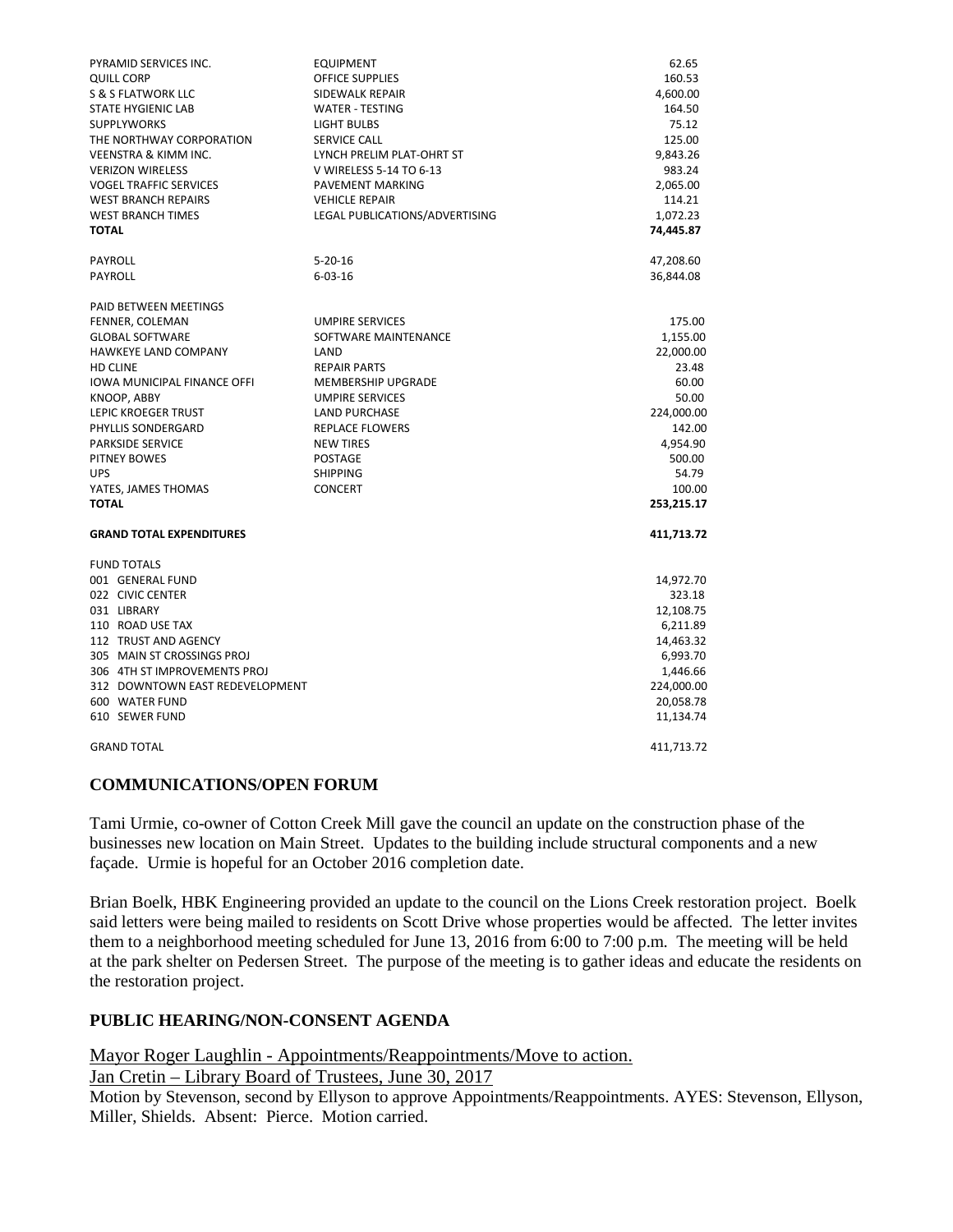Discussion of the City of West Branch, Iowa Drug and Alcohol Policy.

Muckler discussed the policy with the council and asked for feedback. He stated that the city's executive team had worked closely together to ensure the policy would meet the city's needs for current and future employees. He also stated that all employees would be subject to the policy, including the police and fire department volunteers.

Sheryl Phelps, Business Development Manager, CJ Cooper & Associates Inc. -Discussion of a service agreement with CJ Cooper & Associates Inc. for drug and alcohol testing programs.

Phelps outlined the process for the testing program and the fees. She also made the council aware the testing could be performed at a local medical facility or directly onsite.

Resolution 1471, awarding the construction contract for the West Branch Parks and Recreation Phase I Improvements Project./Move to action.

Brian Boelk, HBK Engineering reported that All American Concrete was the low bidder on the project. Motion by Shields, second by Stevenson to approve Resolution 1471. AYES: Shields, Stevenson, Miller, Ellyson. Absent: Pierce. Motion carried.

Resolution 1472, setting salaries for appointed officers and employees of the City of West Branch, Iowa for the fiscal year 2016-2107./Move to action.

Motion by Miller, second by Ellyson to approve Resolution 1472. AYES: Miller, Ellyson, Stevenson, Shields. Absent: Pierce. Motion carried.

Resolution 1460, approving a variance for street grades in the Meadows Subdivision, Part 2./Move to action.

Motion by Stevenson, second by Shields to approve Resolution 1460. AYES: Stevenson, Shields, Miller, Ellyson. Absent: Pierce. Motion carried.

Resolution 1475, approving a variance for a mid-block crossing in the Meadows Subdivision, Part 2./Move to action.

Motion by Stevenson, second by Shields to approve Resolution 1475. AYES: Stevenson, Shields, Ellyson, Miller. Absent: Pierce. Motion carried.

Resolution 1461, approving a sub-divider's agreement for the Meadows Subdivision, Part 2./Move to action.

The council voted to approve Resolution 1461 contingent upon amending the sub-divider's agreement to add language to sections 9 and 14 for further clarification and responsibility.

Motion by Ellyson, second by Stevenson to approve Resolution 1461. AYES: Ellyson, Stevenson, Miller, Shields. Absent: Pierce. Motion carried.

Resolution 1462, approving the Meadows Subdivision, Part 2 Preliminary Plat./Move to action. City Engineer Dave Schechinger said storm water issues will be addressed during the construction phase and post construction phase via sedimentation basins located on lot twenty and forty. Motion by Stevenson, second by Miller to approve Resolution 1462. AYES: Stevenson, Miller, Ellyson, Shields. Absent: Pierce. Motion carried.

Second Reading of Ordinance 739, rezoning two parcels of real property located north of West Main Street from Residence R-1 Single Family District to Residence/Business RB-1 District./Move to action. Brad Larson, KLM Development addressed the Council and requested that the vote be postponed pending additional time needed to work out details on the future development of the parcel. Motion by Shields, second by Ellyson to postpone second reading of Ordinance 739. AYES: Shields, Ellyson, Miller, Stevenson. Absent: Pierce. Motion carried.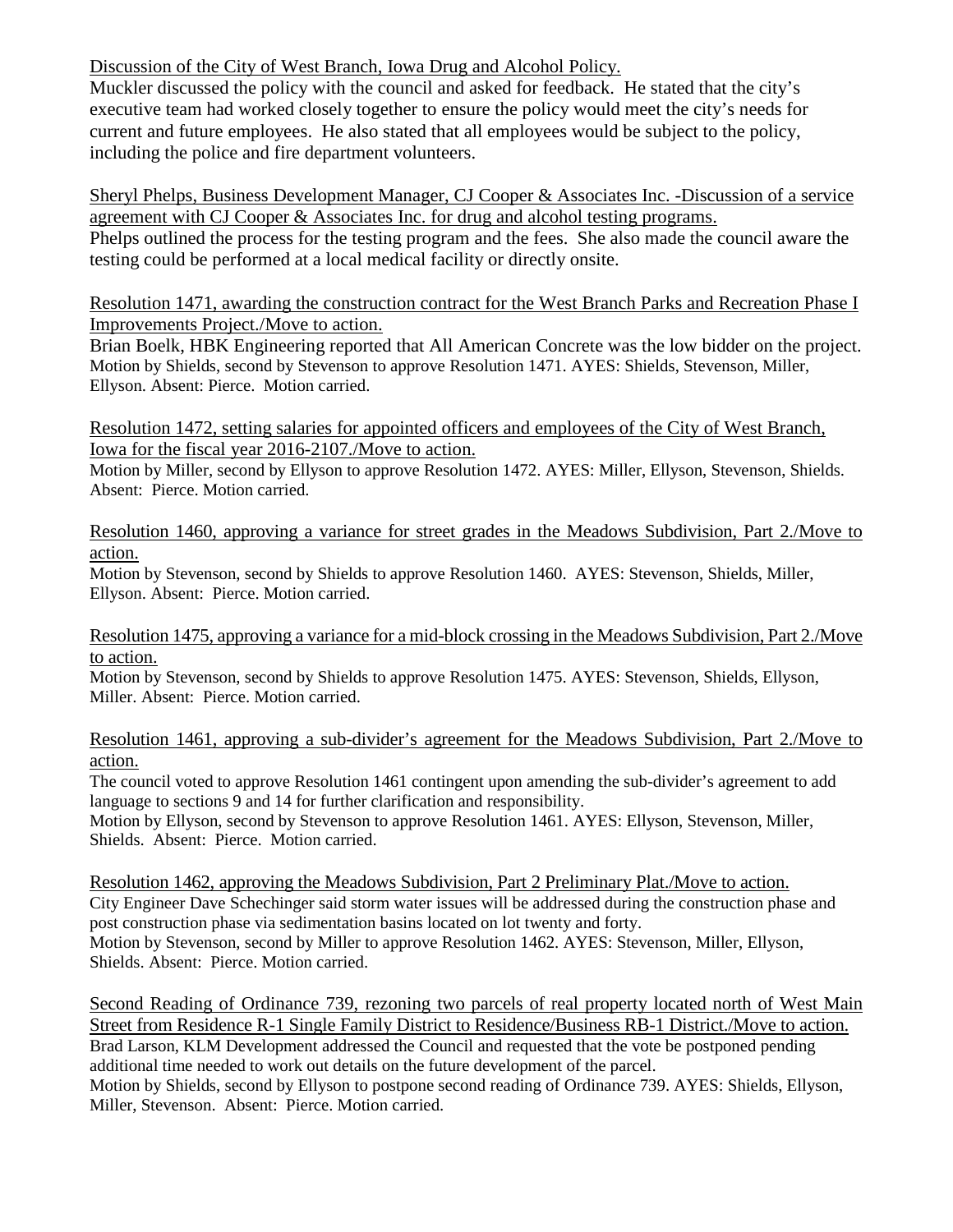First Reading of Ordinance 740, amending Chapter 165 "Zoning Regulations."/Move to action. Motion by Shields, second by Miller to approve first reading of Ordinance 740. AYES: Shields, Miller, Stevenson, Ellyson. Absent: Pierce. Motion carried.

Resolution 1473, setting the date for sale of General Obligation Corporate Purpose Bonds, Series 2016 and authorizing the use of a preliminary statement in connection therewith./Move to action. Muckler announced that a special City Council meeting has been scheduled for June 22, 2016 at 1:00 p.m. A council quorum is required.

Motion by Miller, second by Stevenson to approve Resolution 1473. AYES: Miller, Stevenson, Shields, Ellyson. Absent: Pierce. Motion carried.

Resolution 1474, approving two agreements for the Music on the Green Concert Series./Move to action.

Motion by Stevenson, second by Miller to approve Resolution 1474. AYES: Stevenson, Miller, Ellyson, Shields. Absent: Pierce. Motion carried.

Jerry Sexton – Presentation of Cedars Edge Golf Course Development Concept Plan

Sexton presented plans to the Council for redeveloping the golf course to include a new clubhouse, additional parking and residential housing. The housing concept will include single family homes, zero lots, and 4-plex townhomes. Sexton said he hopes to have lots available by this fall. Sexton also discussed with the council the need for improvements to Johnson/Cedar Road and the possibility partnering with the city to include a swimming pool on the property. Schechinger estimated the cost of road improvements could be up to one million dollars for a concrete road versus four hundred thousand for curb and gutter with an asphalt surface. Stevenson opposed the idea that the City pay one hundred percent of the road improvements for a private development. Sexton will attend a future Park & Recreation meeting to discuss the swimming pool idea with the commission.

Public Hearing in proposed plans and specifications, proposed form of contract and estimate of cost for the construction of Main Street Sidewalk – Phase 3 for the City of West Branch, Iowa and the taking of bids therefor.

Public Hearing opened at 8:35 p.m. There were no comments. Public Hearing closed at 8:36 p.m.

Resolution 1476, approving the plans and specifications, proposed form of contract and estimate of cost for the construction of the West Branch Sidewalk Phase 3 Improvements Project and the taking of bids therefor./Move to action.

Schechinger described the project would affect the 100 block of North Downey Street and include removal of the existing sidewalk, curb and gutter. Sidewalks replaced will be ADA compliant. The property owners will be responsible for the replaced sidewalks and the City will pay for the curb and gutter.

Motion by Shields, second by Miller to approve Resolution 1476. AYES: Shields, Miller, Stevenson, Ellyson. Absent: Pierce. Motion carried.

Resolution 1477, awarding the construction contract for the West Branch Sidewalk Phase 3 Improvements Project./Move to action.

Schechinger announced that one bid was received by All America Concrete in the amount of \$77,067. He also stated that All American was also awarded the bid for the Main Street Intersection Crossing Project. Motion by Ellyson, second by Stevenson to approve Resolution 1477. AYES: Ellyson, Stevenson, Miller, Shields. Absent: Pierce. Motion carried.

Resolution 1478, approving the Main Street Iowa Program Agreement./Move to action. Motion by Miller, second by Shields to approve Resolution 1478. AYES: Miller, Shields, Stevenson, Ellyson. Absent: Pierce. Motion carried.